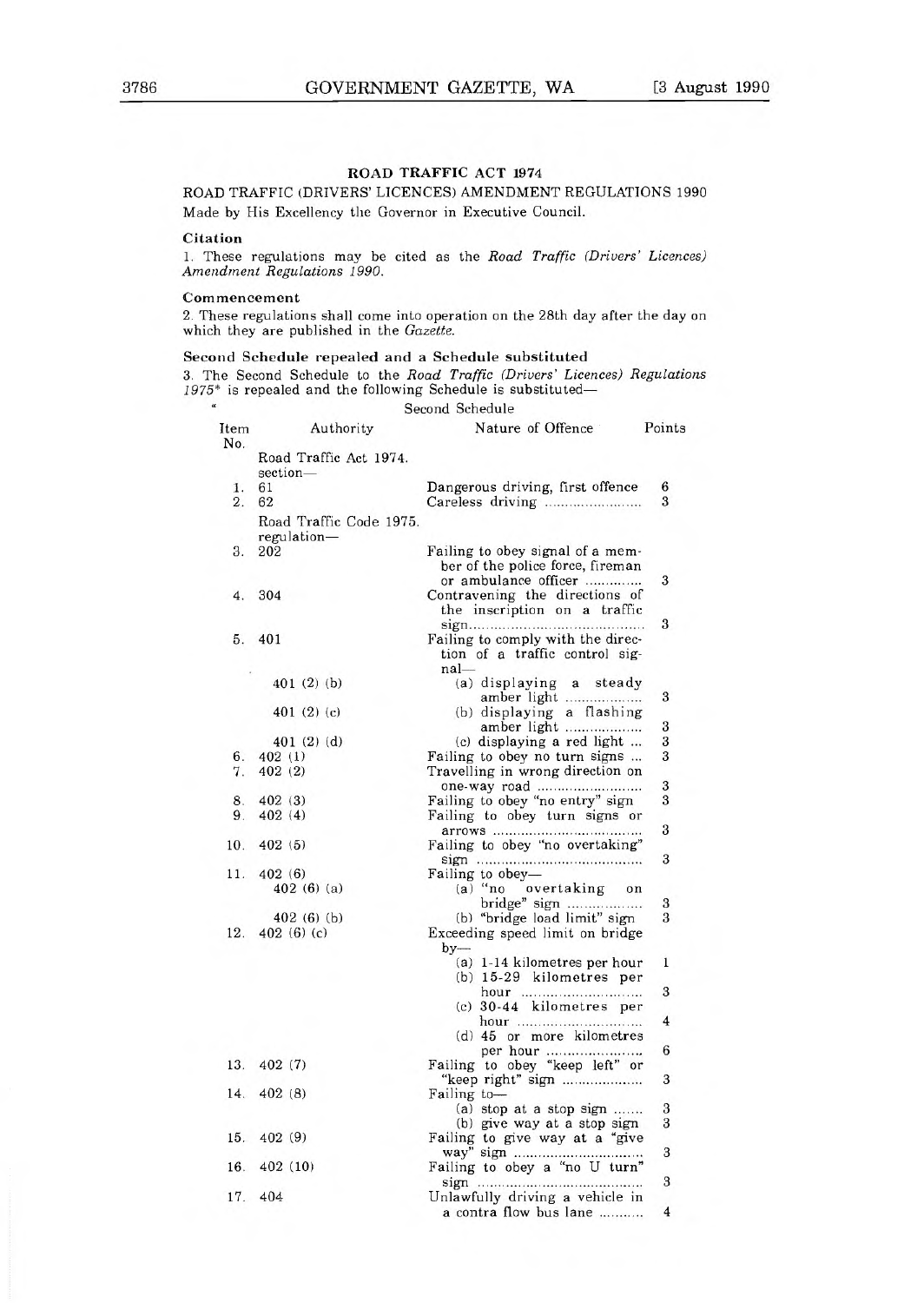| Item<br>No. |                    | Authority | Nature of Offence                                                    | Points           |
|-------------|--------------------|-----------|----------------------------------------------------------------------|------------------|
| 18.<br>19.  | 501<br>502         |           | Failing to keep to the left<br>$Overtaking-$                         | 2                |
|             | 502(1)             |           | (a) on left when not permit-                                         |                  |
|             |                    |           | ted                                                                  | 2                |
|             | 502(1)<br>502(3)   |           | (b) at an unsafe distance                                            | $\boldsymbol{2}$ |
|             | 502(4)             |           | (c) a vehicle turning right<br>(d) and cutting in front              | 2                |
|             |                    |           | after overtaking                                                     | $\mathbf{2}$     |
|             | 502 (5)            |           | (e) when unsafe to do so                                             | 2                |
|             | 502(6)             |           | (f) as part of unlawful rac-                                         |                  |
| 20.         | 503                |           | ing                                                                  | 2                |
|             |                    |           | Driving in the right lane of a<br>fast travel carriageway at less    |                  |
|             |                    |           | than the minimum right lane                                          |                  |
|             |                    |           |                                                                      | З                |
| 21.         | 504                |           | Failing to keep left of approach-                                    |                  |
| 22.         | $505(1)$ & $(2)$   |           | Failing to permit another driver                                     | 3                |
|             |                    |           | to overtake                                                          | $\mathbf{2}$     |
| 23.         | 506(1)             |           | Changing lanes when unsafe                                           | 2                |
| 24.         | 506(1)             |           | Failing to keep in one lane                                          | 2                |
| 25.         | 506(2)             |           | Crossing continuous white line                                       |                  |
| 26.         | 507                |           | at intersection                                                      | 2                |
|             |                    |           | Failing to keep left of centre of<br>roundabout                      | 3                |
| 27.         | 508                |           | Unlawfully crossing-                                                 |                  |
|             |                    |           | (a) double continuous white                                          |                  |
|             |                    |           | lines                                                                | 3                |
|             |                    |           | (b) a continuous white line                                          |                  |
|             |                    |           | on the left of a broken                                              |                  |
|             |                    |           | white line                                                           | З                |
| 28.         | 509                |           | Following too close in-                                              |                  |
|             | 509 (2)<br>509 (4) |           | (a) a long vehicle<br>(b) a vehicle                                  | 1<br>1           |
| 29.         | 510                |           | Driving to the right of a median                                     |                  |
|             |                    |           |                                                                      | 3                |
| 30.         | 511                |           | Crossing centre line of carriage-                                    |                  |
|             |                    |           | way when there is insufficient                                       |                  |
|             |                    |           | visibility ahead due to crest of                                     |                  |
| 31.         | 512                |           | a gradient or curve                                                  | 2                |
|             |                    |           | Failure to drive a vehicle permit-<br>ted to travel in a contra flow |                  |
|             |                    |           | bus lane completely within the                                       |                  |
|             |                    |           | boundaries of the lane                                               | 4                |
| 32.         | 602                |           | Failing to give way to the right                                     | 3                |
| 33.         | 603                |           | Failing to give way-                                                 |                  |
|             | 603 (1)            |           | $(a)$ when turning right                                             | 3                |
|             | 603(2)<br>603(3)   |           | (b) to pedestrians                                                   | 3                |
| 34.         | 604 (1)            |           | (c) during a $U$ turn<br>Failing to give way when leaving            | 3                |
|             |                    |           |                                                                      | 3                |
| 35.         | 604(2)             |           | Unlawfully reversing out of cen-                                     |                  |
|             |                    |           | tre parking area                                                     | 2                |
| 36.         | 604B(1)            |           | Failing to give way to an omni-                                      |                  |
|             |                    |           | bus leaving from an embay-                                           |                  |
| 37.         |                    |           |                                                                      | 3                |
|             | 605                |           | Failing to give way to an emer-                                      | 3                |
| 38.         | 606                |           | Failing to give way-                                                 |                  |
|             | 606 (1)            |           | (a) from land abutting                                               | 3                |
|             | 606 (2)            |           | (b) to vehicles when leaving                                         |                  |
|             |                    |           | a carriageway                                                        | 3                |
|             | 606(3)             |           | (c) to pedestrians or cyclists                                       |                  |
|             |                    |           | when leaving or entering                                             |                  |
| 39.         | 607                |           | a carriageway<br>Driver entering or attempting to                    | 3                |
|             |                    |           | cross blocked intersection                                           | 2                |
| 40.         | 608                |           | Failing to give way at a rounda-                                     |                  |
|             |                    |           |                                                                      | 3                |
| 41.         | 609(2)             |           | Failing to give way at a termi-                                      |                  |
| 42.         |                    |           |                                                                      | 3                |
|             | 701(1)             |           | Failing to give way at a pedes-                                      |                  |

trian crossing 3

|  | 3787 |  |
|--|------|--|
|  |      |  |

- $31. 51$
- $34.60$  $35. 60$
- 36. 60
- $37.60$  $38.60$ 
	-
- 39. 60<sup>°</sup>
- $40.60$
- $41.609$
-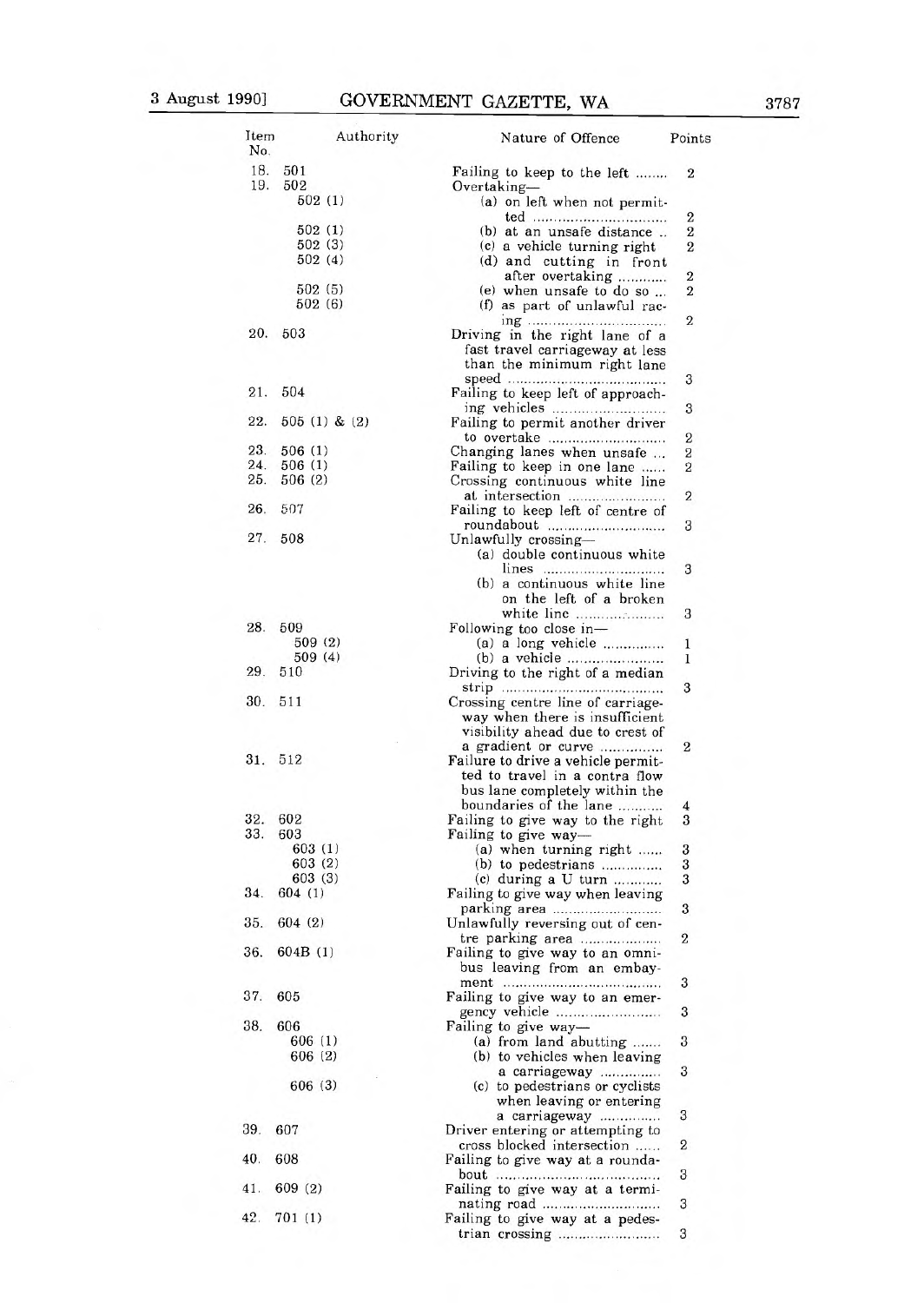| Item<br>No. | Authority                                                                     | Nature of Offence                                                                         | Points                |
|-------------|-------------------------------------------------------------------------------|-------------------------------------------------------------------------------------------|-----------------------|
| 43.         | 701(2)                                                                        | Overtaking and passing a vehi-<br>cle that is stopped at a pedes-                         |                       |
| 44.         | 705(1)                                                                        | Failing to stop at children's                                                             | 4                     |
| 45.         | 705(3)                                                                        | Overtaking and passing a vehi-                                                            | 3                     |
| 46.         | 707(1)                                                                        | cle that is stopped at a chil-<br>Failing to give way to a blind                          | 4                     |
|             |                                                                               |                                                                                           | 3                     |
| 47.         | 801 (1)                                                                       | Incorrectly turning left<br>Incorrectly turning right                                     | $\boldsymbol{2}$<br>2 |
| 48.<br>49.  | $802(1)$ & $(2)$<br>802 (1a)                                                  | Incorrectly turning right to                                                              |                       |
| 50.         | 802(4)(a)                                                                     | enter land abutting<br>Turning right not in conformity                                    | 2                     |
| 51.         | 802(4)(b)                                                                     | Failing to pass in front or behind<br>a police officer, as directed,                      | $\mathbf{2}$          |
| 52.         | 803(1)                                                                        | Failing to indicate an intention                                                          | 3                     |
|             |                                                                               | to turn, diverge or stop                                                                  | $\boldsymbol{2}$      |
| 53.         | 803(1a)                                                                       | Omnibus failing to indicate an<br>intention to leave a bus em-                            | 2                     |
| 54.         | 805                                                                           | Making a U turn-                                                                          |                       |
|             | 805(a)                                                                        | (b) within 30 metres of traf-                                                             | 3                     |
|             | 805 (b)                                                                       | fic control signal                                                                        | $\overline{2}$        |
| 55.         | 901(1)(b)                                                                     | Proceeding across a railway<br>crossing when there is a dan-                              | 3                     |
| 56.         | 901(1)(c)                                                                     | Proceeding across a railway<br>crossing when it is not safe to                            |                       |
| 57.         | 901(1)(c)                                                                     | Failing to stop at a stop sign at                                                         | 3<br>3                |
| 58.         | 901(1)(d)                                                                     | a railway crossing<br>Proceeding against lights etc. at<br>a railway crossing             | 3                     |
| 59.         | 901(2)                                                                        | Failing to stop at a railway<br>crossing when carrying explo-                             |                       |
|             |                                                                               |                                                                                           | 2                     |
| 60.         | 901(3)                                                                        | Driving around etc., boom gates<br>at a railway crossing                                  | 3                     |
| 61.         | Part X-                                                                       | Exceeding the speed restriction<br>$by-$                                                  | 1                     |
|             | regulations<br>1001(1),                                                       | (a) 1-14 kilometres per hour<br>(b) 15-29 kilometres per                                  |                       |
|             | $1001$ (1) (a),                                                               | hour                                                                                      | 3                     |
|             | $1001$ (1) (b),<br>$1001(2)(a)$ ,                                             | (c) 30-44 kilometres per<br>hour                                                          | 4                     |
|             | 1001 (2) (b) (i),                                                             | (d) 45 or more kilometres                                                                 |                       |
|             | $1001$ (2) (b) (ii),<br>1001(2)(c),<br>1001 (7), 1001 (8),<br>$1003$ (d) (i), | per hour                                                                                  | 6                     |
|             | 1003 (d) (ii)                                                                 |                                                                                           |                       |
| 62.         | 1201                                                                          | Driving at night without head-<br>lamps either fitted or lit                              | 1                     |
| 63.         | 1202<br>1202(1)(a)                                                            | Failing to dip headlamps-<br>(a) within 200 metres of ap-                                 |                       |
|             | 1202(1)(b)                                                                    | proaching vehicle<br>(b) when approaching vehi-<br>cles headlamps become<br>dipped        | 1<br>1                |
| 64.         | 1202A                                                                         | Driving a vehicle in a contra<br>flow bus lane without the<br>headlights being alight and | 4                     |
| 65.         | 1604                                                                          | Driving a vehicle without being<br>in position to have full control                       |                       |
|             |                                                                               | or uninterrupted view, etc                                                                | 2                     |